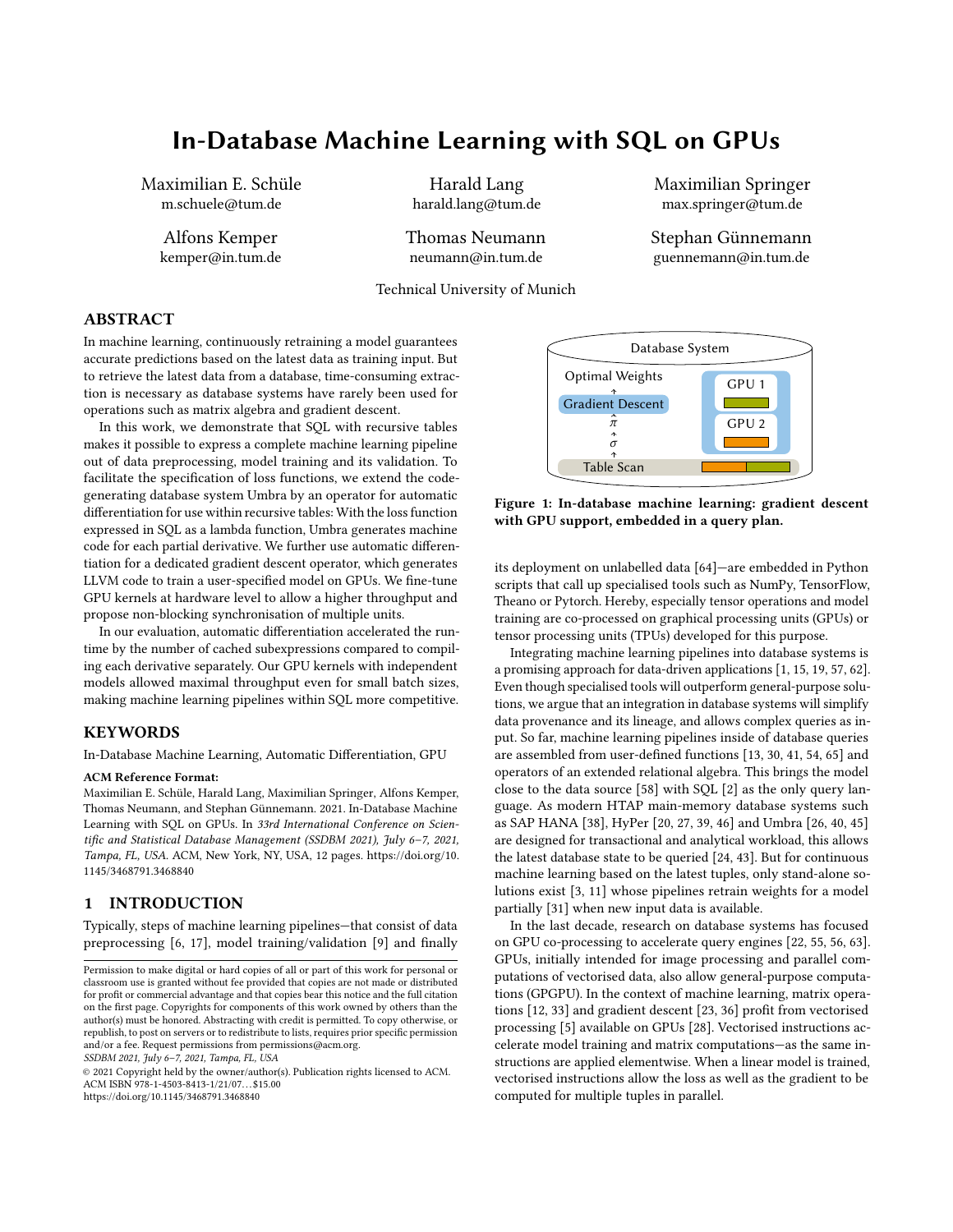We argue that SQL is sufficient to formulate a complete machine learning pipeline. Our database system, Umbra, is a computational database engine that offers—in addition to standardised SQL:2003 features—a matrix datatype, a data sampling operator [\[7\]](#page-11-40) and continuous views [\[59\]](#page-11-41). A continuous view [\[35,](#page-11-42) [67,](#page-11-43) [68\]](#page-11-44) updates precomputed aggregates on incoming input. This kind of view—combined with sampling [\[4,](#page-11-45) [16,](#page-11-46) [18,](#page-11-47) [60,](#page-11-48) [66\]](#page-11-49)—can be used as source to train and retrain a model partially within a recursive table.

This work starts by expressing gradient descent as a recursive table as well as the views needed for data preprocessing in SQL. Instead of manually deriving the gradient, we propose an operator for automatic differentiation. Based on automatic differentiation, we will proceed with an operator for gradient descent to be able to off-load work to GPUs (see [Figure 1\)](#page-0-0). In particular, this work's contributions are

- machine learning pipelines expressed in pure SQL,
- automatic differentiation in SQL that uses a lambda function to derive the gradient and generates LLVM code,
- the integration of gradient descent as a database operator,
- fine-tuned GPU kernels that maximise the GPU specific throughput even for small and medium batch sizes,
- and an evaluation of strategies for synchronising gradient descent on processing units with different throughput.

The paper first summarises subsidiary work on machine learning pipelines, GPU co-processing and in-database machine learning (Section [2\)](#page-1-0), before it proceeds with the integration of gradient descent inside a database system. In detail, we focus on data preprocessing for machine learning pipelines and recursive computation of gradient descent within the code generating database system Umbra (Section [3\)](#page-1-1). During code-generation, an operator for automatic differentiation compiles the gradient from a lambda expression (Section [4\)](#page-2-0). Based on automatic differentiation and a dedicated operator for gradient descent, we compile LLVM code directly for GPUs. The generated code processes mini batches on GPUs and synchronises parallel workers on multiple devices as well as multiple learners on a single GPU (Section [5\)](#page-4-0). We will evaluate CPU and GPU-only approaches in terms of performance and accuracy using a NUMA-server cluster with multiple GPUs (Section [6\)](#page-7-0).

#### <span id="page-1-0"></span>2 RELATED WORK

This work incorporates past research on deploying continuous machine learning pipelines, GPU co-processing and in-database machine learning, which is here introduced.

Machine Learning Pipelines. To cover the life-cycle of machine learning pipelines, automatic machine learning (AutoML) tools such as Lara [\[29\]](#page-11-50) assist in data preprocessing as well as finding the best hyper-parameters. Basically, our work ties in with the idea of continuous deployment of machine learning pipelines [\[11\]](#page-11-28). The idea is based on an architecture that monitors the input stream and avoids complete retraining by sampling batches.

Database Systems and Machine Learning. In the last decade, research has focused on integrating techniques of database systems into dedicated machine learning tools. One example of this kind of independent system is SystemML, with its own declarative programming language, and its successor SystemDS [\[8\]](#page-11-51). The integration of machine learning pipelines inside database systems would allow

end-to-end machine learning [\[48,](#page-11-52) [49\]](#page-11-53) and would inherit benefits such as query optimisation and recovery by design [\[37\]](#page-11-54). The work of Jankov et al. [\[21\]](#page-11-55) states that complete integration is possible by means of the extension of SQL with additional recursive statements as used in our study. As a layer above database systems that also uses SQL, LMFAO [\[44\]](#page-11-56) learns models on pre-aggregated data.

GPU Acceleration. Crossbow [\[28\]](#page-11-39) is a machine learning framework, written in Java, that maintains and synchronises local models for independent learners that call C++ functions to access NVIDIA's deep neural network library  $\text{cuDNN}^1$  $\text{cuDNN}^1$ . We rely on the study when adjusting batch sizes for GPUs and synchronising multiple workers.

JIT Compiling for GPU. The LLVM compiler framework, often used for code generation within database engines [\[14,](#page-11-57) [51,](#page-11-58) [53\]](#page-11-59), also offers just-in-time compilation for NVIDIA's Compute Unified Device Architecture (CUDA) [\[34\]](#page-11-60). Code compilation for GPU allows compilation for heterogeneous CPU-GPU clusters [\[32\]](#page-11-61) as LLVM addresses multiple target architectures as used in this study.

# <span id="page-1-1"></span>3 IN-DATABASE GRADIENT DESCENT

This section first introduces mini-batch gradient descent, before describing a complete machine learning pipeline in SQL.

# 3.1 Mini-Batch Gradient Descent

Optimisation methods such as gradient descent try to find the best parameters  $\vec{w}_{\infty}$  of a *model function*  $m_{\vec{w}}(\vec{x})$ , e.g., a linear function that approximates a given label y. A loss function  $l_{X,y}(\vec{w})$  measures the deviation (*residual*) between all approximated values  $m_{\vec{w}}(X)$ and the given labels  $\vec{y}$ , for example, mean squared error:

$$
m_{\vec{w}}(\vec{x}) = \sum_{i \in [|\vec{w}|]} x_i \cdot w_i \approx y,\tag{1}
$$

$$
l_{X,\vec{y}}(\vec{w}) = \frac{1}{n} \sum_{i=1}^{n} l_{\vec{x}_i, y_i}(\vec{w}) = \frac{1}{n} \sum_{i=1}^{n} (m_{\vec{w}}(\vec{x}_i) - y_i)^2.
$$
 (2)

To minimise  $l_{X,u}(\vec{w})$ , gradient descent updates the weights per iteration by subtracting the loss function's gradient times the learning rate  $\gamma$ . Batch gradient descent considers all tuples per iteration and averages the loss:

$$
\vec{w}_{t+1} = \vec{w}_t - \gamma \nabla l_{X, \vec{y}}(\vec{w}_t), \tag{3}
$$

$$
\vec{w}_{\infty} \approx \lim_{t \to \infty} \vec{w}_t.
$$
 (4)

Smaller batch sizes, mini-batches, are mandatory when the entire input does not fit into GPU memory and allows parallelism later on. Therefore, we consider mini-batch gradient descent, where we have to split our input data set  $X$  into disjoint mini-batches  $X = X_0 \uplus \cdots \uplus X_o.$ 

# 3.2 Machine Learning Pipeline in SQL

We argue that SQL offers all components needed for data preprocessing, and recursive tables allow gradient descent to be performed. Thus, we reimplemented the components of a machine learning pipeline (see [Figure 2\)](#page-3-0) proposed by Derakhshan et. al. [\[11\]](#page-11-28) in SQL:

• The Input Parser parses input CSV files and stores the data in chunks using row-major format to allow batched processing of mini-batch gradient descent. In SQL, this corresponds

<span id="page-1-2"></span><sup>1</sup><https://developer.nvidia.com/cudnn>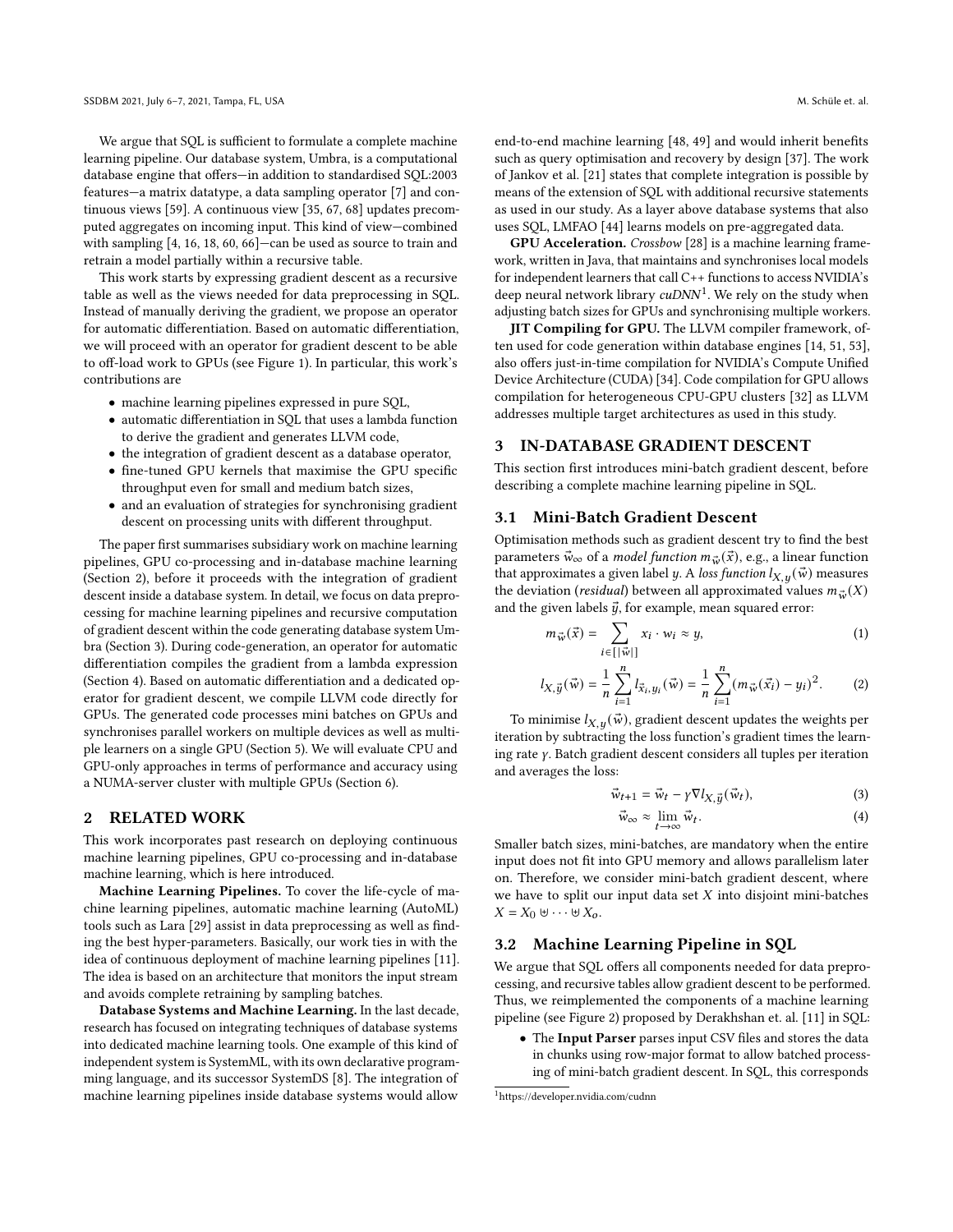to a simple table scan. In Umbra, we can also use a foreign table as input for continuous views (table taxidata).

- The Feature Extractor extracts features from data chunks, which is a simple projection in SQL. For example, day and hour are extracted from timestamps, and distance metrics from given coordinates (view processed).
- The Anomaly Detector deletes tuples of a chunk on anomalies. An anomaly occurs when at least one attribute in a tuple passes over or under a predefined threshold. For anomalies, we filter for user-defined limits in a selection (view normalised).
- The **Standard Scaler** scales all attributes in the range  $[0, 1]$ to equal each attribute's impact on the model; this corresponds again to a projection and nested subqueries to extract the attribute's extrema (view normalised).
- The Scheduler manages gradient descent iterations until the weights converge. This can be either done using recursive tables or using an operator that off-loads work to GPU.

[Listing 1](#page-2-1) shows the resulting SQL queries using a taxi data set as exemplary input and a linear function to predict a trip's duration based on its day, hour, distance and bearing. In this example, we perform 50 iterations of mini-batch gradient descent based on a sample size of ten tuples (tablesample reservoir (10)) and a learning rate of 0.001. In every iteration, we subtract the average gradient from the weights, which we finally use to compute the loss. As computing each partial derivative manually can be bothersome and error-prone for complex loss functions, we proceed with an operator for automatic differentiation in the next section.

```
create foreign table taxidata ( id int , pickup_datetime date , dropoff_datetime
              date , passengers float , pickup_longitude float , pickup_latitude float ,
dropoff_longitude float , dropoff_latitude float , duration float ) server
             stream ;
copy taxidata from './taxisample.csv' delimiter ',
 create view processed as (select hour,day,duration,ACOS(SIN(plat)*SIN(dlat)+COS(<br>plat)*COS(dlat)*COS(dlong-plong<br>>*COS(dlat),COS(plat)*SIN(dlat)-SIN(plat)*COS(dlat)*COS(dlong-plong<br>>*COS(dlat)*COS(dlat)+COS(dlat)=SIN(
              *l80/PI() bearing from (select avg(hour) as hour, avg(day) as day, avg(<br>duration) as duration, avg(plat) as plat, avg(plong) as plong, avg(dlat)<br>as dlat, avg(dlong) as dlong from (select cast(extrac
              day,duration, pickup_latitude/180*pi() plat, pickup_longitude/180*pi()<br>plong, dropoff_latitude/180*pi() dlat, dropoff_longitude/180*pi() as<br>dlong from taxidata) group by hour, day, duration, plat, plong, dlat,
             dlong ) ) ;
create view normalised (hour , day , distance , bearing , duration ) as ( select cast (
              hour as float)/(select max(hour)+1 from processed), cast(day as float)/(<br>select max(day) from processed), distance/(select max(distance) from<br>processed where distance < 1000), (bearing+360)%360/360.0, duration/(
             select max ( duration ) from processed ) from processed where distance of
             1000) ;
 with recursive gd ( id , a1 , a2 , a3 , a4 , b ) as (
select 1 , 1:: float , 1:: float , 1:: float , 1:: float , 1:: float UNION ALL
select id +1.
     a1-0.001*avg(2*hour*(a1*hour+a2*day+a3*distance+a4*bearing+b-duration)),<br>a2-0.001*avg(2*day*(a1*hour+a2*day+a3*distance+a4*bearing+b-duration)),
   a3 -0.001* avg (2* distance *( a1 * hour + a2 * day + a3 * distance + a4 * bearing +b - duration ) ) ,
 a4-0.001*avg(2*bearing*(a1*hour+a2*day+a3*distance+a4*bearing+b-duration)),<br>b -0.001*avg(2*(a1*hour+a2*day+a3*distance+a4*bearing+b-duration))<br>from gd, (select * from normalised tablesample reservoir (10))
where id <=50 group by id , a1 , a2 , a3 , a4 , b )
 select id , avg ( a1 * hour + a2 * day + a3 * distance + a4 * bearing +b - duration ) ^2
from gd , normalised where id =51;
```
Listing 1: Machine learning pipeline in SQL.

# 3.3 Neural Networks in SQL

Expressing neural networks in SQL-92 is possible having one relation for the weights and one for the input tuples [\(Listing 2\)](#page-2-2). The weights relation will contain the values in normal form as a coordinate list. If one relation contains all weight matrices, it will also contain one attribute (id) to identify the matrix.

<span id="page-2-2"></span>

| create table w(id int, i int, j int, val float); insert into w                         |
|----------------------------------------------------------------------------------------|
| create function w_ij(id int, i int, j int) returns float language 'sql' strict         |
| as \$\$ select val from w where w.i=i and w.j=j and w.id=id \$\$;                      |
| create function sig(i float) returns float language 'sql' as \$\$ select 1.0/(1.0+     |
| $\exp(-i)$ : \$\$:                                                                     |
| select $sig(i.a*w_ij(0,1,1)+i.b*w_ij(0,2,1))$ , $sig(i.a*w_ij(0,1,2)+i.b*w_ij(0,2,2))$ |
| from input i;                                                                          |

#### Listing 2: Neural network in SQL-92.

Expressing matrix operations in SQL-92 has the downside of manually specifying each elementwise multiplication. For this reason, Umbra provides an array data type that is similar to the one in PostgreSQL and allows algebraic expressions as matrix operations.

In [Listing 3,](#page-2-3) we first construct the weight matrices from its relational representation and apply the sigmoid function on arrays as a user-defined function. Hence, the forward-pass for a single layer consists of the matrix multiplication and the sigmoid function on arrays.

```
create view wm as ( select id , array_agg ( name ) from ( select id , i , array_agg ( val )
as name from w group by id,i) j group by id);<br>create function sig (x float[]) returns float[] language 'sql' as $$ select<br>array_agg(s) from (select sig(unnest) as s from unnest(x)) tmp; $$;
select sig(array[[a,b]]*wm.val) from input, wm where wm.id=0;
```
#### Listing 3: Neural network with an array data type.

# <span id="page-2-0"></span>4 DATABASE OPERATORS FOR ML

This section describes the operators in Umbra, we created to facilitate machine learning in SQL. Modern database systems like Umbra generate code for processing chunks of tuples in parallel pipelines, so we first explain code generation before presenting the operators for automatic differentiation and gradient descent.

# 4.1 Code Generation

With Umbra as the integration platform, an operator follows the concept of a code-generating database system. It achieves parallelism by starting as many pipelines as threads available and expects each operator in a query plan to generate code for processing chunks of tuples. Unary operators can process tuples within a pipeline, whereas binary operators have to materialise at least the result of one incoming child node first before pipelined processing begins.

Each operator of Umbra, similar to HyPer [\[39\]](#page-11-20), provides two functions, produce() and consume() to generate code. On the topmost operator of an operator tree, produce() is called, which recursively calls the same method on its child operators. Arriving at a leaf operator, it registers pipelines for parallel execution and calls consume() on the parent node. Within these pipelines, the generated code processes data inside registers without overhead. An operator for gradient descent is a pipeline breaker, as it accesses batches of tuples multiple times until the weights converge, whereas an operator for automatic differentiation is part of a pipeline as it just adds the partial derivatives per tuple.

# 4.2 Automatic Differentiation

As Umbra compiles arithmetic expressions to machine code as well, it is perfectly suited for automatic differentiation (see [Figure 3,](#page-3-1) Algorithm [1\)](#page-3-2). Similar to how an arithmetic SQL expression is compiled during code generation, we created a function that can be used to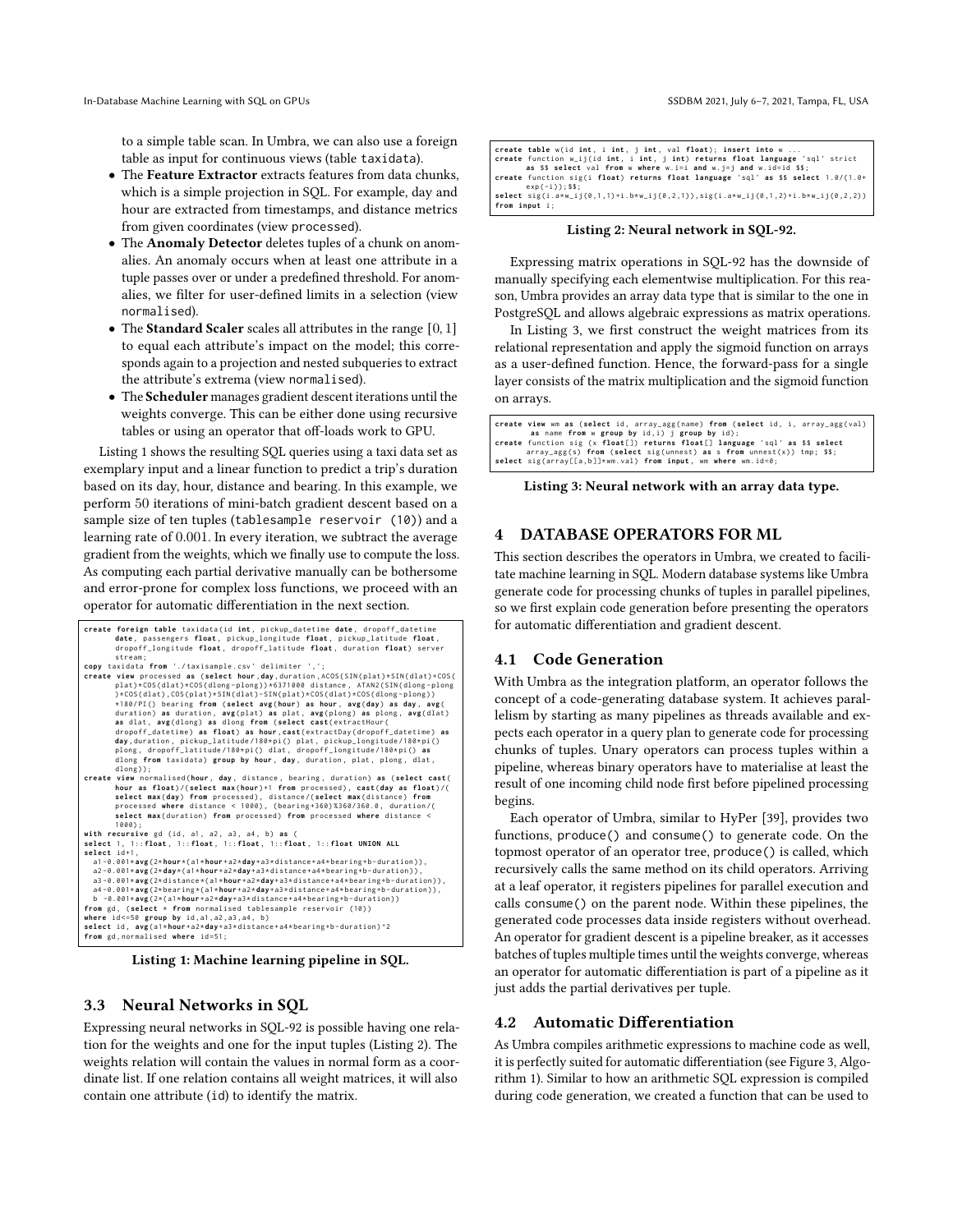<span id="page-3-0"></span>

(a) Components of a machine learning pipeline for chunked processing.

(b) Operator plan inside of a database system.

Figure 2: Machine learning pipelines for database systems: (a) focuses on the components of a whole machine learning pipeline: chunked input will be processed independently on GPUs. After every iteration, the weights (blue) are synchronised. (b) shows the corresponding operator plan with linear regression on the New York taxi data set in relational algebra: a projection extracts the features as haversine (hav) distance or bearing (bear), anomalies are deleted using predefined thresholds (denoted as limit).

generate the expression's partial derivatives: Once a partial derivative has been compiled, its subexpressions will be cached inside an LLVM register that can be reused to generate the remaining partial derivatives. This accelerates the runtime during execution.

<span id="page-3-1"></span>

Figure 3: Reverse mode automatic differentiation: First, the function  $f(g(l, r))$  gets evaluated, then each partial derivative is computed in reverse order. Each partial derivative is the product of the parent one (or 1 for the top most node) and the derived function with its original arguments as input. Each arrow represents one cached computation.

To specify the expression, we integrated lambda functions as introduced in HyPer [\[50,](#page-11-62) [52\]](#page-11-63) into Umbra. Lambda functions are used to inject user-defined SQL expressions into table operators. They consist of arguments to define the column names (but whose scope is operator specific) and the expression itself. All provided operations on SQL types, even on arrays, are allowed:

 $\lambda$  (< name1 >, < name2 >, ...) (< SQL expression >).

<span id="page-3-3"></span>**select** \* **from** umbra . derivation ( **TABLE** ( **select** 2 x , 3 y , 10 a , 10 b ) , **lambda** ( x ) (( x \*  $x . x + x . b - x . y$   $^2$ ) ; -- x y a b d\_x d\_y d\_a d\_b -- 2 3 10 10 540 54 108 54

Listing 4: Automatic differentiation within SQL.

|    | 1: function DERIVE $(z, z')$                                                                    |
|----|-------------------------------------------------------------------------------------------------|
| 2: | if $z = x + y$ or $z = x - y$ then DERIVE $(x, z')$ DERIVE $(y, z')$                            |
| 3: | else if $z = x \cdot y$ then DERIVE $(x, z' \cdot y)$ DERIVE $(y, z' \cdot x)$                  |
| 4: | else if $z = \frac{x}{y}$ then DERIVE $(x, \frac{z'}{y})$ DERIVE $(y, \frac{-z' \cdot x}{y^2})$ |
| 5: | else if $z = x^y$ then                                                                          |
| 6: | DERIVE $(x,z' \cdot y \cdot x^{y-1})$ DERIVE $(y,z' \cdot x^y ln(x))$                           |
|    |                                                                                                 |

7: **else** if  $z = log<sub>u</sub>(x)$  then

<span id="page-3-2"></span>Algorithm 1 Automatic Differentiation

- 8: DERIVE $(x, \frac{z'}{x \cdot ln(y)})$  DERIVE $(y, \frac{-z' \cdot ln(x)}{y \cdot ln^2(y)})$  $\frac{-z'\cdot ln(x)}{y\cdot ln^2(y)}$
- 9: **else if**  $z = sin(x)$  then DERIVE $(x, z' \cdot cos(x))$
- 10: **else if**  $z = cos(x)$  then DERIVE $(x, -z' \cdot sin(x))$
- 11: **else if**  $z = e^x$  then DERIVE $(x, z' \cdot e^x)$
- 12: **else if**  $isVariable(z)$  then  $\frac{\partial}{\partial z} \leftarrow \frac{\partial}{\partial z} + z'$

We expose automatic differentiation as a unary table operator called derivation that derives an SQL expression with respect to every affected column reference and adds its value as a further column to the tuple (see [Listing 4\)](#page-3-3). We can use the operator within a recursive table to perform gradient descent (see [Listing 5\)](#page-3-4). This eliminates the need to derive complex functions manually and accelerates the computation with a rising number of attributes, as each subexpression is evaluated only once.

```
create table data (x float), y float); insert into data ...<br>with recursive gd (id, a, b) as (select 1,1::float,1::float UNION ALL<br>select id+1, a=0.05*awg(2*x*(a*x*b-y)), b-0.05*awg(2*(a*x*b-y))<br>from gd, data where id<5` g
lambda (x) ((x.a * x.x + x.b - x.y)^2)) group by id,a,b) select * from gd order by id;
```
Listing 5: Gradient descent using recursive tables: manually derived and using automatic differentiation.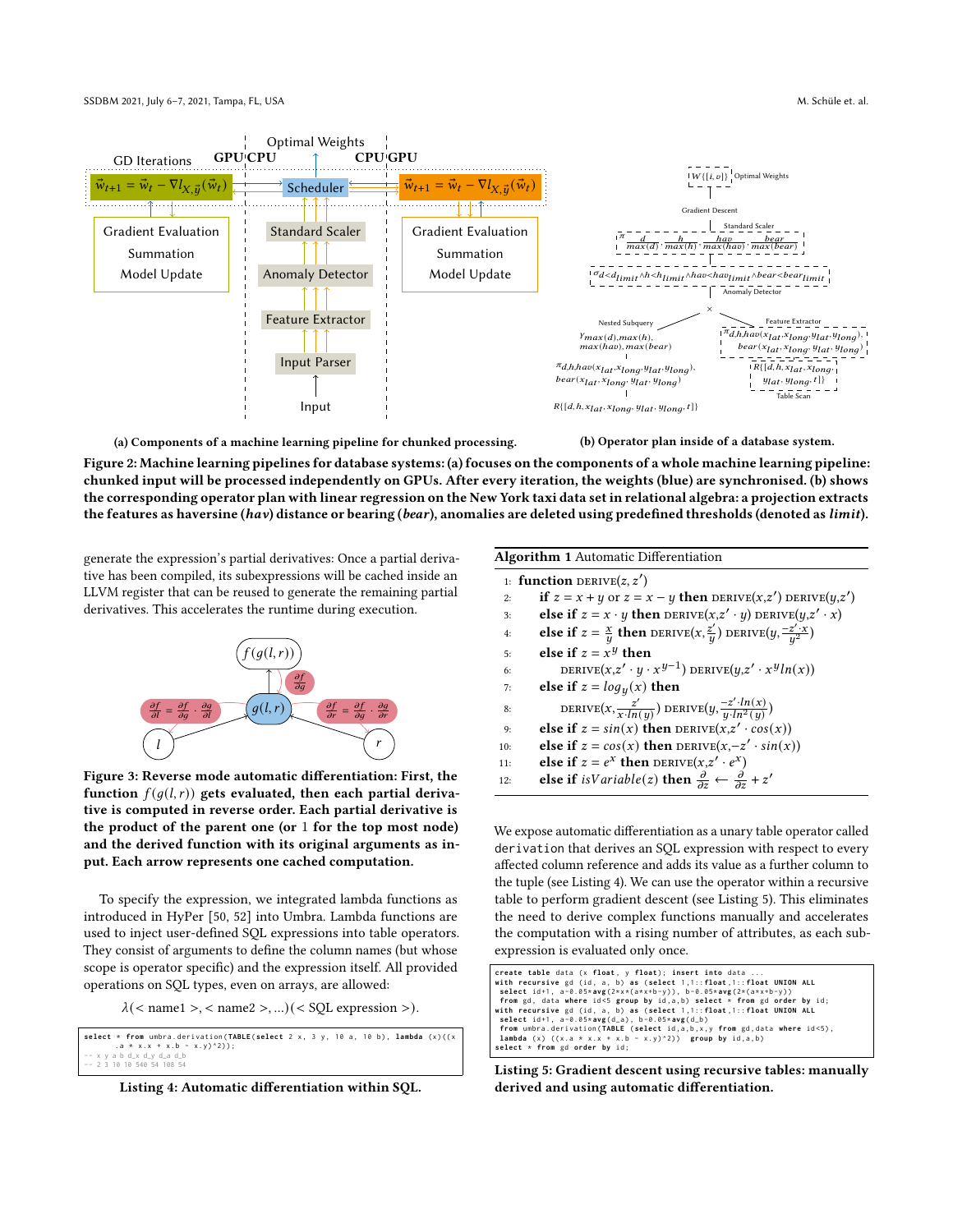In-Database Machine Learning with SQL on GPUs SSDBM 2021, July 6-7, 2021, Tampa, FL, USA

<span id="page-4-2"></span>

Figure 4: Operator plan inside of a database system with one operator for training and a query for predicting labels. Dashed lines illustrate code generation, solid lines compiled code. The **gradient descent** operator materialises input from parallel pipelines within local threads, performs iterations and returns the optimal weights.

# 4.3 Gradient Descent Operator

Our operator for gradient descent materialises incoming tuples, performs gradient descent and produces the optimal weights for labelling unlabelled data. The proposed operator is considered a pipeline breaker as it needs to materialise all input tuples beforehand to perform multiple training iterations. This section focuses on the operator characteristics, the design with its input queries and the actual implementation, with linear regression as an example.

4.3.1 Operator Design. We design an operator for gradient descent, which requires one input for the training, one for the initial weights and optionally one for the validation set, and returns the optimal weights. If no input is given as validation set, a fraction of the training set will be used for validation. The user can set the parameters for the batch size, the number of iterations and the learning rate as arguments inside the operator call (see [Listing 6\)](#page-4-1). [Figure 4](#page-4-2) shows gradient descent inside of an operator tree: it expects the training data set as parallel input pipelines and returns the optimal weights. These might serve as input for a query that labels a test data set. In addition, SQL lambda functions, which allow users to inject arbitrary code into operators, specify the loss function to be used for gradient descent. Gradient descent benefits from generated code as it allows user-defined model functions to be derived at compile time to compute its gradient without impairing query runtime.

```
select * from umbra.gd(TABLE (select * from data), TABLE (select 10::float a,<br>10::float b), lambda (x,y) ((y.a * x.x + y.b - x.y)^2), 1, 0.05, 10);
```
#### Listing 6: Gradient descent as operator.

This implies three parts for the integration of gradient descent: consuming all input tuples in parallel pipelines, performing gradient descent with a call to the GPU kernels and producing the weights in a new pipeline. This first separation is necessary, as we need to know the number of tuples in advance to determine when one training epoch ends. Specific to Umbra, we cannot assume the same number of available threads for training as for the parallel pipelines; we have to merge all materialised tuples before we start new parallel threads for the training iterations afterwards.

4.3.2 Implementation. The generated code runs gradient descent iterations in parallel. Devoted to batched processing on GPUs, we deduce a parallel mini-batch gradient descent operator. First, it materialises the input tuples thread locally (generated by consume()) and merges them globally. Afterwards, each thread picks one minibatch and maintains a local copy of the global weights.

Algorithm [2](#page-4-3) depicts the training procedure without GPU support. Again, for simplicity, the validation phase with the corresponding validation input is omitted. Inside of the two loops (lines 5-9), one is unrolled during compile time in order to dispatch tasks to parallel threads, and one executed at runtime to manage gradient descent iterations, we can later off-load work to GPUs. Inside such a code fragment, we start as many CPU threads as GPU units are available with whom one CPU thread is associated.

#### <span id="page-4-3"></span>Algorithm 2 Operator for mini-batch gradient descent.

- 1: function PRODUCE
- 2: COMPUTEGRADIENT(expression)
- 3: PRODUCE(inputPipeline)
- 4: generate(mergeTuples)
- 5: GENERATE(while !converged)
- 6: for  $l \in$  local threads do
- 7: generate(l.updateWeights)
- 8: GENERATE $(w \leftarrow \sum_{l \in localthreads} \frac{l.w}{|localthreads|})$
- 9: generate(whileEnd)
- 10: consume(parent,w)
- 11: function UPDATEWEIGHTS
- 12: GENERATE $(w \leftarrow w \frac{1}{n} \sum_{i \in [n]} \nabla l_w(\vec{x}_i, y_i))$
- 13: function consume
- 14: GENERATE(*localthread.store* $(\vec{x}, y)$ )

# <span id="page-4-0"></span>5 MULTI-GPU GRADIENT DESCENT

This section explains our CUDA kernels for linear regression and neural networks, which one CPU worker thread starts once per GPU. We describe blocking and non-blocking algorithms so as not not to hinder faster GPUs from continuing their computation while waiting for the slower ones to finish. To synchronise multiple workers, we either average the gradient after each iteration or maintain local models as proposed by Crossbow [\[25\]](#page-11-64). We adapt this synchronisation technique to maximise the throughput of a single GPU as well. As a novelty, we implement learners at hardware level each associated to one CUDA block—to maximise the throughput on a single GPU. Finally, we generate the kernels directly with LLVM to support lambda functions for model specification.

#### 5.1 Kernel Implementations

Developing code for NVIDIA GPUs requires another programming paradigm, as computation is vectorised to parallel threads that perform the same instructions simultaneously. Each GPU device owns one global memory (device memory) and an L2 cache. Core components are streaming multiprocessors with an attached shared memory (see [Figure 5\)](#page-5-0) to execute specialised programs for CUDA devices (kernels). In these kernels, every thread receives a unique identifier, which is used to determine the data to process. 32 threads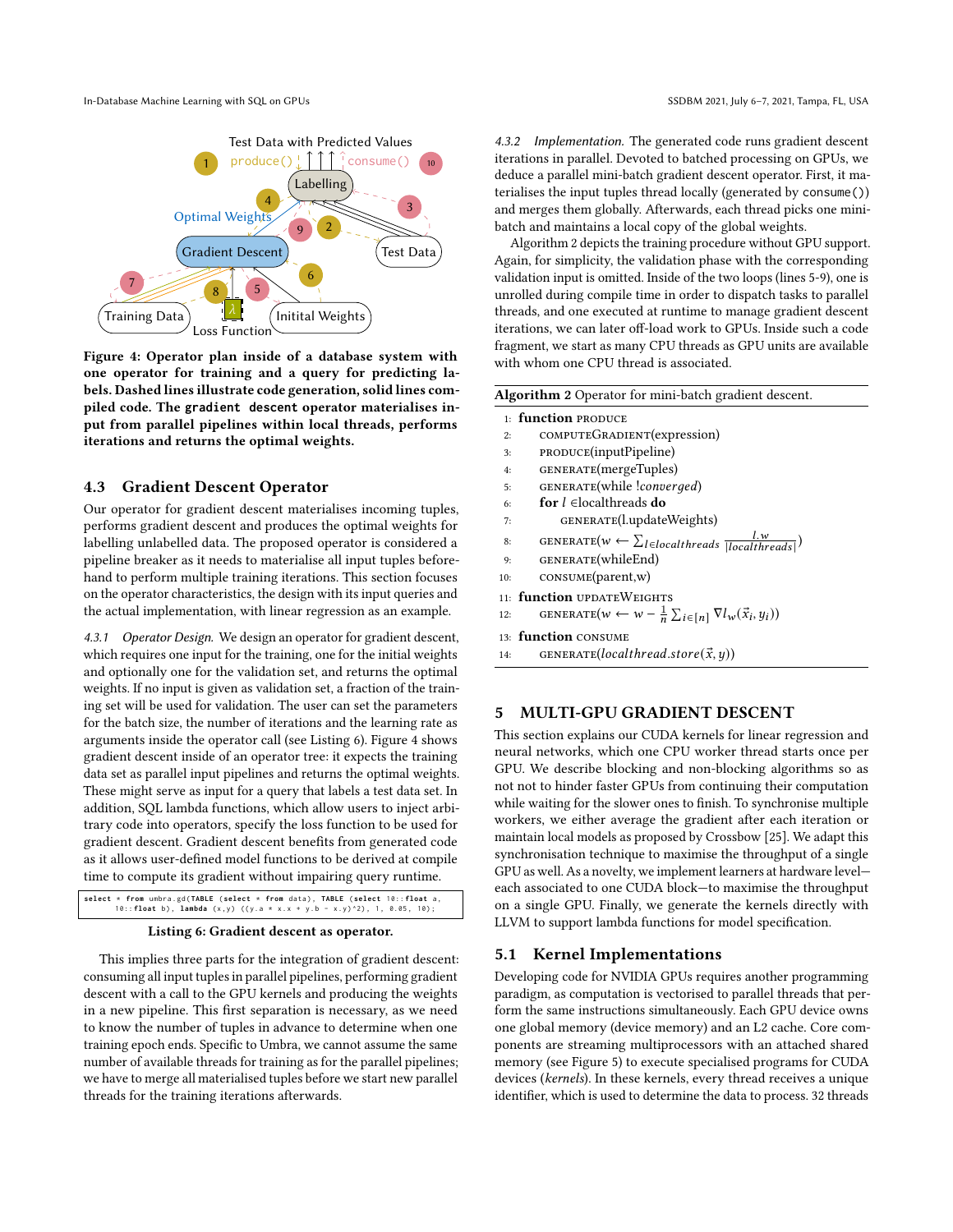<span id="page-5-0"></span>

Figure 5: Simplified GPU architecture for NVIDIA GeForce GTX 1080 Ti (orange), RTX 2080 Ti (blue) and Tesla V100 (green): Each GPU transfers data via PCIe x16 from mainmemory to its global/device memory. Multiple CUDA cores sharing the L1 cache (shared memory) are grouped to one streaming multiprocessor, its number is GPU specific. Inbetween lies the L2 cache.

in a bundle are called a warp, multiple warps form a block and threads inside a block can communicate through shared memory and interfere with each other. To interfere with other threads, shuffling can be used to share or broadcast values with one or more threads within a warp.

To off-load gradient descent iterations to NVIDIA GPUs, we generate specialised kernels. In detail, we have to map batches to blocks; we can vary the number of threads per block and explicitly cache values in shared memory. We describe our kernel implementations for gradient descent with linear regression and a fully-connected neural network, and we will introduce independent learners at block-size granularity.

5.1.1 Linear Regression. As linear regression is not a computebound but a memory-intensive application, we initially transfer as much training data into device memory as possible. If data exceeds the memory and more GPUs are available for training, we will partition the data proportionally to multiple devices. Otherwise, we reload the mini-batches on demand.

Each thread handles one input tuple and stores the resulting gradient after each iteration in shared memory. Each iteration utilises all available GPU threads, wherefore the size of a mini-batch must be greater or equal to the number of threads per block, to ensure that compute resources are not wasted. When the batch size is larger than a block, each thread processes multiple tuples and maintains a thread-local intermediate result, which does not require any synchronisation with other threads. After a mini-batch is processed, shuffling operations summarise the gradient to compute the average for updating the weights (tree reduction).

5.1.2 Neural Network. Our initial approach was to adapt the gradient descent kernel for linear regression to train a neural network



<span id="page-5-2"></span>

Figure 6: Multiple learners per GPU: Each block corresponds to one learner, each learner maintains local weights  $\vec{w}_{local}$ and the difference  $\vec{c}_{local}$  to the global weights  $\vec{w}$ . Each input tuple is stored in device memory and is scheduled to one GPU thread.

and to spread each tuple of a batch to one thread. As training neural networks is based on matrix operations, we rely on libraries for ba-sic linear algebra subprograms for CUDA devices (cuBLAS<sup>[2](#page-5-1)</sup>), which provide highly optimised implementations. Our implementation uses the cuBLAS API for all operations on matrices or vectors. For example, the forward pass in a neural network uses matrix-vector multiplications (cublasDger()) for a single input tuple and, when a mini-batch is processed, matrix-matrix multiplications respectively (cublasDgemm()). To apply and derive the activation function, handwritten kernels are used that vectorise over the number of attributes. These kernels plus the library calls plus handwritten code build the foundation for parallelising to multiple GPUs.

5.1.3 Multiple Learners per GPU. To utilise all GPU threads even with small batch sizes, we implement multiple workers on a single GPU. These are called learners [\[25\]](#page-11-64) and ensure a higher throughput. Crossbow offers a coarse-grained approach as every learner launches multiple kernels, which limits its overall number. By contrast, our lightweight approach launches only one instance of a fine-grained kernel for one entire GPU. This enables full utilisation of the GPU as the number of learners could be much higher.

In our implementation (see [Figure 6\)](#page-5-2), each learner corresponds to one GPU block. We can set the block size adaptively, by which the number of learners results. Consequently, one learner works on batch sizes of at least one warp, that is the minimum block size with 32 threads, or multiple warps. Hence, the most learners that are allowed is the number of warps that can be processed per GPU.

After each learner has finished its assigned batches, the first block synchronises with the other ones to update the global weights. But for multi GPU processing as well as for multiple learners per GPU, we need to synchronise each unit.

## 5.2 Synchronisation Methods

As we intend to run gradient descent in parallel on heterogeneous hardware, we have to synchronise parallel gradient descent iterations. Based on a single-threaded naive gradient descent implementation, we propose novel synchronisation methods to compare their performance to existing ones and benchmark different hardware.

<span id="page-5-1"></span><sup>2</sup><https://docs.nvidia.com/cuda/cublas>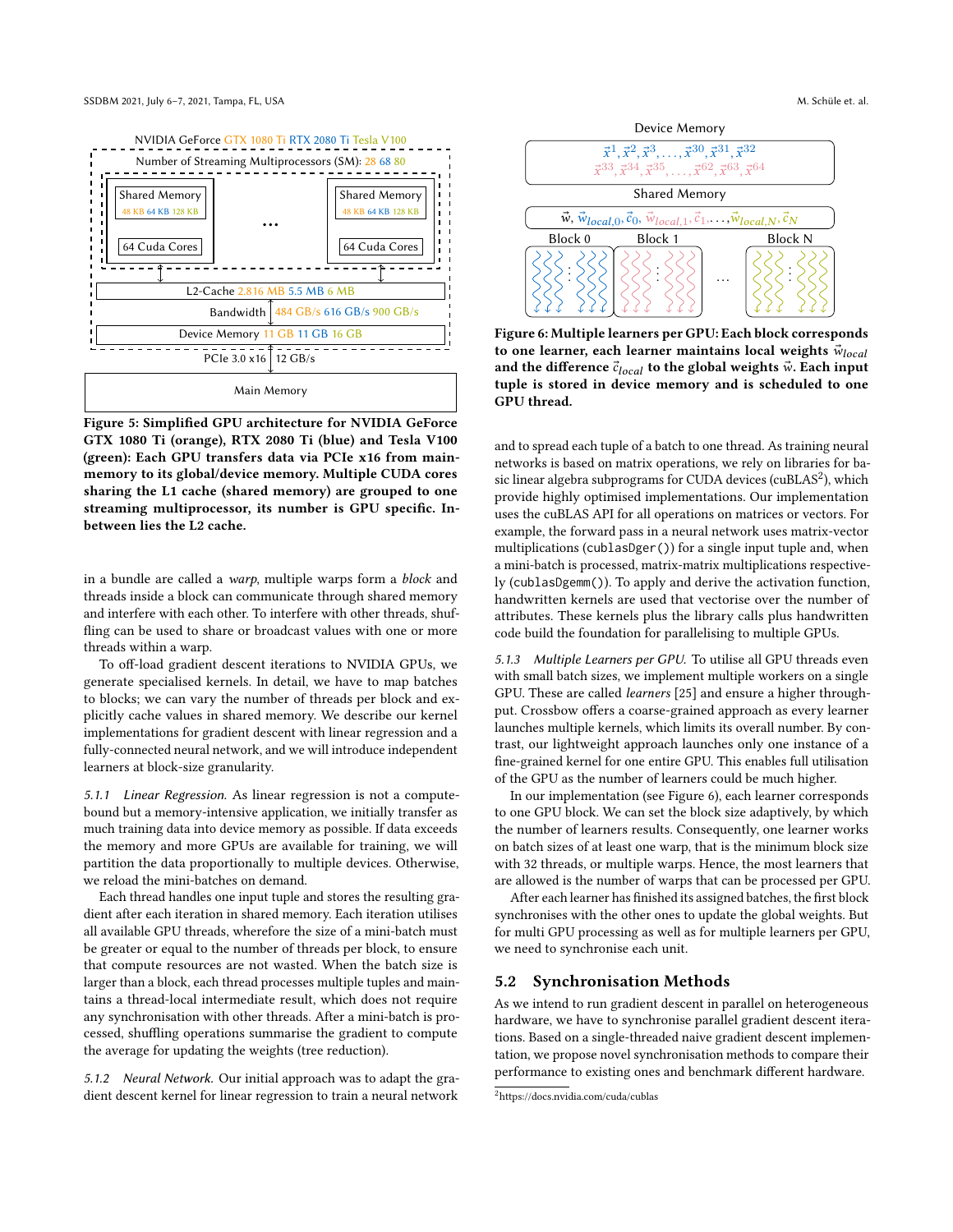In-Database Machine Learning with SQL on GPUs SSDBM 2021, July 6-7, 2021, Tampa, FL, USA

<span id="page-6-1"></span>

Figure 7: Scheduling mini-batches on four different workers: (a) shows worker threads whose weights are synchronised globally after each iteration and whose averaged gradient is used to update the global weights  $w$ ; workers are idle when others have still not finished. (b) shows worker threads that update weights globally without any synchronisation; each worker is responsible for fetching the next batch on its own. To overcome race conditions, the worker threads in (c) maintain their local model that is synchronised lazily when every worker is done with at least one iteration.

The naive implementation uses a constant fraction of its input data for validation and the rest for training. The training data set is split into fixed-sized mini-batches. After a specified number of mini-batches but no later than after one epoch when the whole training set has been processed once, the loss function is evaluated on the validation set and the current weights. The minimal loss is updated and the next epoch starts. We terminate when the loss falls below a threshold  $l_{stop}$  or a maximum number of processed batches  $ctr_{max}$ . Also, we terminate if the loss has not changed within the last 10 iterations.

Based on the naive implementation, this section presents three parallelisation techniques, a blocking but synchronised one and two using worker threads with multiple local models or only one global one.

5.2.1 Synchronised Iterations. At the beginning of each synchronised iteration, we propagate the same weights with an individual mini-batch to the processing unit. After running gradient descent, the main worker collects the calculated gradients and takes their average to update the weights.

Algorithm [3](#page-6-0) shows this gradient descent function, taking as input the data set X, labels  $\vec{y}$ , a learning rate  $\gamma$ , the batch size *n* and the hyper-parameter  $ctr_{max}$ . In each iteration, multiple parallel workers pick a mini-batch and return the locally computed gradient. Afterwards, the weights are updated. For simplicity, the validation pass is not displayed: When the calculated loss has improved, the minimal weights together with the minimal loss are set and terminate the computation when a minimal loss  $l_{min}$  has been reached.

When synchronising a global model after each iteration, workers who may have finished their mini-batches earlier, are idle and waiting for input (see [Figure 7a\)](#page-6-1). To maximise the throughput, independent workers have to fetch their mini-batches on their own. These independent workers either require local weights to be synchronised frequently (see [Figure 7c\)](#page-6-1) or update global weights centrally (see [Figure 7b\)](#page-6-1).

5.2.2 Worker Threads with Global Updates (Bulk Synchronous Parallel). In Algorithm [4,](#page-6-2) we see worker threads that fetch the next

<span id="page-6-0"></span>

|     | Algorithm 3 Synchronised.                                      |             |  |  |  |  |
|-----|----------------------------------------------------------------|-------------|--|--|--|--|
|     | 1: function $GD(X, y, y, ctr_{max}, n)$                        |             |  |  |  |  |
| 2:  | $\vec{w} \leftarrow (0, , 0)$                                  |             |  |  |  |  |
| 3:  | $ctr \leftarrow 0$                                             |             |  |  |  |  |
| 4:  | while $ctr < c$ tr <sub>max</sub> do                           |             |  |  |  |  |
| 5:  | for $t \in [\text{\# workers}]$ do                             |             |  |  |  |  |
| 6:  | $batch \leftarrow$ ATOMIC_FETCH_ADD(ctr,1)                     |             |  |  |  |  |
| 7:  | $(X', \vec{y'}) \leftarrow$ GETBATCH(batch,X,y,n)              | in parallel |  |  |  |  |
| 8:  | $\vec{q}_t \leftarrow \gamma \nabla l_{\vec{w}}(X', \vec{y'})$ |             |  |  |  |  |
| 9:  | for $t \in [\text{\#works}]$ do                                |             |  |  |  |  |
| 10: | $\vec{w} \leftarrow \vec{w} - \gamma \vec{q}_t$                |             |  |  |  |  |

batch independently and update a global model. Each worker increments a global atomic counter as a batch identifier and selects the corresponding batch consisting of the attributes and the labels. The current weights are used to compute the gradient; afterwards, the weights are updated globally. Besides, the first thread is responsible for managing the minimal weights. Assuming a low learning rate, we suppose the weights are changing marginally and we omit locks similar to HogWild [\[42\]](#page-11-65). Otherwise, the critical section—gradient calculation and weights update (line 5)—has to be locked, which would result in a single-threaded process as in Algorithm [3.](#page-6-0)

<span id="page-6-2"></span>

| <b>Algorithm 4</b> Worker threads (global updates).                                             |                                                                        |                  |  |  |  |  |
|-------------------------------------------------------------------------------------------------|------------------------------------------------------------------------|------------------|--|--|--|--|
| 1: <b>function</b> RUN( <i>X</i> , $\vec{y}$ , $\vec{w}$ , ctr, ctr <sub>max</sub> , $\gamma$ ) |                                                                        |                  |  |  |  |  |
| 2:                                                                                              | while $ctr < c$ tr <sub>max</sub> do                                   |                  |  |  |  |  |
| 3:                                                                                              | $batch \leftarrow$ ATOMIC FETCH ADD(ctr,1)                             |                  |  |  |  |  |
| 4:                                                                                              | $(X', \vec{y'}) \leftarrow$ GETBATCH(batch,X,y,n)                      |                  |  |  |  |  |
| 5:                                                                                              | $\vec{w} \leftarrow \vec{w} - \gamma \nabla l_{\vec{w}}(X', \vec{y'})$ | critical section |  |  |  |  |
| 6: function $GD(X, y, y, ctr_{max}, n)$                                                         |                                                                        |                  |  |  |  |  |
| 7:                                                                                              | $\vec{w} \leftarrow (0, , 0)$                                          |                  |  |  |  |  |
| 8:                                                                                              | $ctr \leftarrow 0$                                                     |                  |  |  |  |  |
| 9:                                                                                              | for $t \in [\text{\#works}]$ do                                        |                  |  |  |  |  |
| 10:                                                                                             | RUN(X, $\vec{y}$ , $\vec{w}$ , ctr, ctr <sub>max</sub> , $\gamma$ )    | in parallel      |  |  |  |  |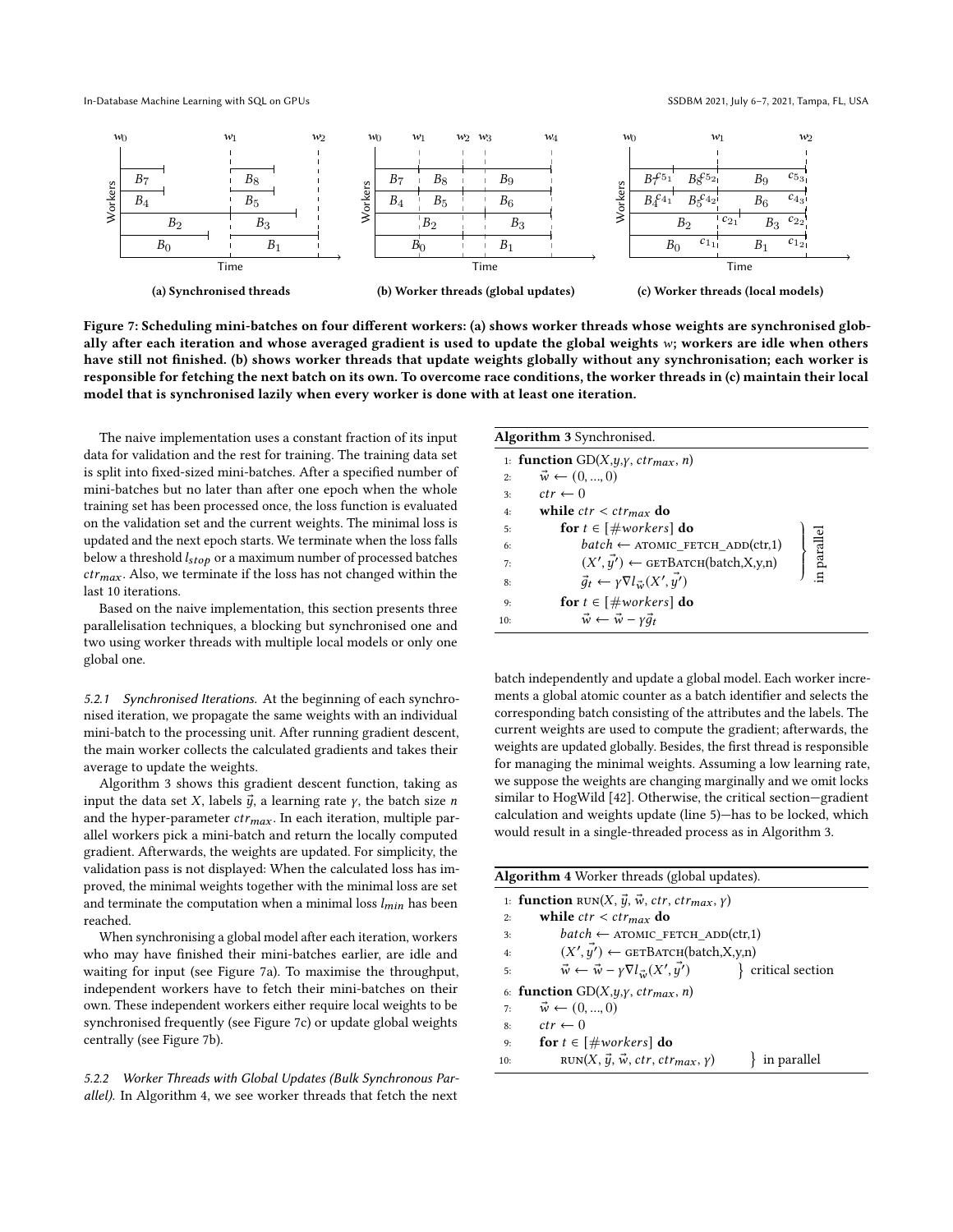5.2.3 Worker Threads with Local Models (Model Average). To overcome race conditions when updating the weights, we adapt local models known from Crossbow [\[25\]](#page-11-64) to work with worker threads. Crossbow adjusts the number of parallel so-called learners adaptively to fully utilise the throughput on different GPUs. Each learner maintains its local weights and the difference from the global weights. A global vector variable for every learner  $t$  called corrections  $\vec{c}_t$  stores this difference, divided by the number of all learners. In each iteration, the weights are updated locally and these corrections are subtracted. After each iteration, the corrections of all learners are summed up to form the global weights.

Algorithm [5](#page-7-1) shows its adaption for worker threads. The main thread manages the update of the global model (line 10) that is the summation of all corrections. The critical section now consists of the computation of the corrections (lines 6-8) only, so the gradient can be computed on multiple units in parallel.

<span id="page-7-1"></span>

| <b>Algorithm 5</b> Worker threads (local models).  |                                                                                                                                                                                      |  |  |  |  |  |
|----------------------------------------------------|--------------------------------------------------------------------------------------------------------------------------------------------------------------------------------------|--|--|--|--|--|
|                                                    | 1: <b>function</b> RUN(X, $\vec{y}$ , $\vec{w}$ , ctr, ctr <sub>max</sub> , y)                                                                                                       |  |  |  |  |  |
| 2:                                                 | while $ctr < c$ tr <sub>max</sub> do                                                                                                                                                 |  |  |  |  |  |
| 3:                                                 | $batch \leftarrow$ ATOMIC FETCH ADD(ctr,1)                                                                                                                                           |  |  |  |  |  |
| 4:                                                 | $(X', \overline{y'}) \leftarrow$ GETBATCH(batch, X, y, n)                                                                                                                            |  |  |  |  |  |
| 5:                                                 | $\vec{g} \leftarrow \gamma \nabla l_{\vec{w}_{local}}(X', \vec{y'})$                                                                                                                 |  |  |  |  |  |
| 6:                                                 | $\vec{c}_{threadid} \leftarrow \frac{\vec{w}_{local} - \vec{w}}{t}$                                                                                                                  |  |  |  |  |  |
| 7:                                                 | $\begin{array}{l} \vec{w}_{local} \leftarrow \vec{w}_{local} - \gamma \vec{g} - \vec{c}_{threadid} \\ \vec{c}_{threadid} \leftarrow \frac{\vec{w}_{local} - \vec{w}}{t} \end{array}$ |  |  |  |  |  |
| 8:                                                 | critical section                                                                                                                                                                     |  |  |  |  |  |
| 9:                                                 | <b>if</b> threadid $= 0$ then                                                                                                                                                        |  |  |  |  |  |
| 10:                                                | $\vec{w} \leftarrow \vec{w} + \sum_{t \in [\# workers]} \vec{c}_t$                                                                                                                   |  |  |  |  |  |
| function $GD(X, y, y, \text{ctr}_{max}, n)$<br>11: |                                                                                                                                                                                      |  |  |  |  |  |
| 12:                                                | $\vec{w} \leftarrow (0, , 0)$                                                                                                                                                        |  |  |  |  |  |
| 13:                                                | $ctr \leftarrow 0$                                                                                                                                                                   |  |  |  |  |  |
|                                                    | for $t \in [\text{\#works}]$ do<br>14:                                                                                                                                               |  |  |  |  |  |
| 15:                                                | $RUN(X, \vec{y}, \vec{w}, ctr, ctr_{max}, \gamma)$<br>in parallel                                                                                                                    |  |  |  |  |  |

# 5.3 JIT Compiling to GPU

The normal way to use the CUDA interface is to write the CUDA code, which is C++ with additional language elements to support kernel declarations. The compiled CUDA code can be invoked from the host as a special function invocation through the CUDA API. With a just-in-time architecture, which compiles the GPU code, one can keep the advantages of modularisation but also allow for more optimisations to take place during compile time. Similar to gradient computation on the CPU, the lambda function can be passed directly to customised model-specific kernels as it generates the gradient of a user-defined model function during compile time without impairing query time.

# <span id="page-7-0"></span>6 EVALUATION

We tested on servers with four Intel Xeon Gold 5120 processors, each with 14 CPUs (2.20 GHz) running Ubuntu 20.04.01 LTS with 256 GiB RAM. Each server is connected to either four GPUs (NVIDIA GeForce GTX 1080 Ti/RTX 2080 Ti) or one NVIDIA Tesla V100. We benchmark linear regression with synthetic data and the New York

taxi data set, and a feed-forward neural network with a single hidden layer for image recognition (see [Table 1\)](#page-8-0). We take 2.65 GiB of the New York taxi data set<sup>[3](#page-7-2)</sup> (January 2015), on which we perform linear regression to forecast the taxi trip duration from the trip's distance and bearing, the day and the hour of the ride's beginning (four attributes).

# 6.1 Automatic Differentiation

Using synthetic data, we first compare three CPU-only approaches to compute batch gradient descent (the batch size corresponds to the number of tuples) on a linear model within SQL: Recursive tables with either manually or automatically derived gradients, and a dedicated (single-threaded) operator. [Figure 8](#page-7-3) shows the compilation and execution time depending on the number of involved attributes. As we see, automatically deriving the partial derivatives speeds up compilation time, as fewer expressions have to be compiled, as well as execution time, as subexpressions are cached in registers for reuse. This performance benefit is also visible when the batch size, the number of iterations or the number of threads is varied [\(Figure 9\)](#page-7-4). Furthermore, we observe the approach using recursive tables computes aggregations in parallel, which accelerates computation on many input tuples with each additional thread.

<span id="page-7-3"></span>

Figure 8: Compilation and execution time with increasing number of attributes (100 iterations, 10, 000/100, 000 tuples).

<span id="page-7-4"></span>

Figure 9: Execution time (64 attributes) with increasing number of tuples (100 iterations, 8 threads), iterations (100, 000 tuples, 8 threads) or threads (100 iterations, 100, 000 tuples).

# 6.2 Linear Regression

We measure the performance and the quality of the different parallelisation models on the CPU as well as the GPU according to the following metrics:

<span id="page-7-2"></span><sup>3</sup><https://www1.nyc.gov/site/tlc/about/tlc-trip-record-data.page>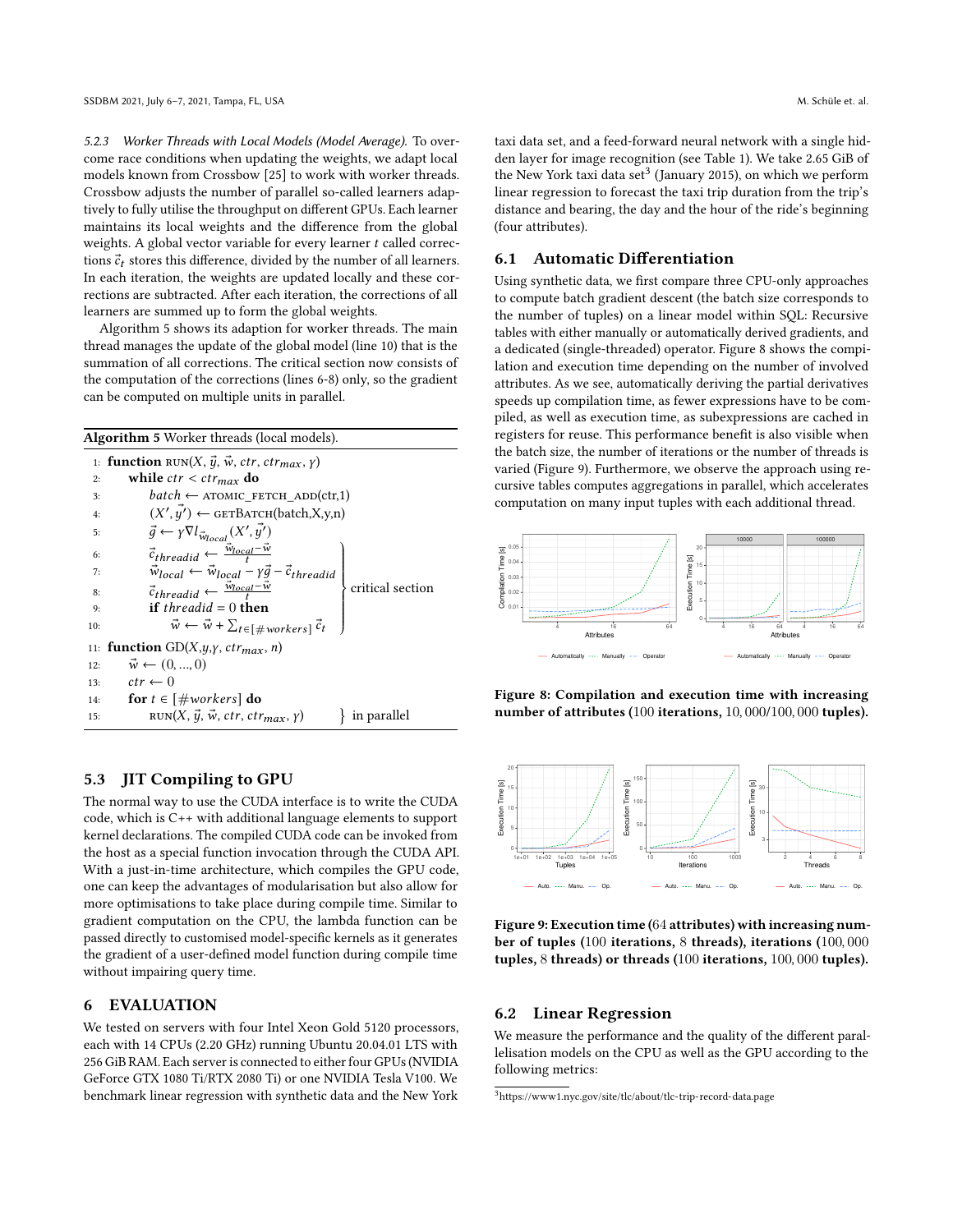- (1) Throughput measures the size of processed tuples per time. It includes tuples used for training as well as for validation.
- (2) Time-to-loss, similarly to time-to-accuracy [\[10\]](#page-11-66) for classification problems, measures the minimal loss on the validation data set depending on the computation time.
- (3) Tuples-to-loss describes how many tuples are needed to reach a certain minimal loss. In comparison to time-to-loss, it is agnostic to the hardware throughput and measures the quality of parallelisation and synchronisation methods.

<span id="page-8-0"></span>

|               | #attr.    | #training  | #validation |
|---------------|-----------|------------|-------------|
| New York Taxi | $4 + 1$   | 61.664.460 | 15,416,115  |
| Synthetic     | $99 + 1$  | 10         | 10          |
| <b>MNIST</b>  | $784 + 1$ | 60,000     | 10.000      |
| Fashion-MNIST | $784 + 1$ | 60.000     | 10.000      |



We perform gradient descent with a constant learning rate of 0.5 to gain the optimal weights. After a predefined validation frequency, every 3,000 batches, the current loss is computed on a constant validation set of 20 % the size of the original one. We vary the hyper-parameters of our implementation, i.e., the batch size and the number of workers. A thread records the current state every second to gather loss metrics.

6.2.1 Throughput vs. Statistical Efficiency. To measure the throughput for linear regression on different hardware, we consider batch sizes of up to 100 MiB. We compare the performance of our kernels to that when stochastic gradient descent of the TensorFlow (version 1.15.0) library is called (see [Figure 10\)](#page-8-1). The higher the batch size, the better the throughput when running gradient descent on GPUs as all concurrent threads can be utilised. Hardwaredependent, the maximal throughput converges to either 150 GiB/s (GeForce GTX 1080 Ti), 250 GiB/s (GeForce RTX 2080 Ti) or more than 300 GiB/s (Tesla V100). As developed for batched processing, our dedicated kernels (see [Figure 10a\)](#page-8-1) can exploit available hardware more effectively than the Python implementation (see [Fig](#page-8-1)[ure 10b\)](#page-8-1). As the latter calls stochastic gradient descent, this excels on better hardware only when a larger model has to be trained.

<span id="page-8-1"></span>

(a) Our implementation.

(b) Using TensorFlow.

## Figure 10: Throughput of (a) the dedicated kernels and (b) using the TensorFlow library.

Nevertheless, training with large batch sizes does not imply statistical efficiency in terms of the volume of processed data that is

<span id="page-8-2"></span>

Figure 11: Statistical efficiency for linear regression: (a) volume of processed data needed to converge and (b) minimal reachable loss depending on the batch size.

needed for convergence (see [Figure 11a\)](#page-8-2) and the lowest reachable minimal loss (see [Figure 11b\)](#page-8-2). For that reason, to allow the highest throughput even for small batch sizes, we implement multiple learners per GPU.

6.2.2 Multiple Learners per GPU. As the GPU is only fully utilised when the number of concurrently processed tuples is greater or equal to the number of parallel GPU threads, we benchmark multiple learners per GPU. As each learner corresponds to one GPU block consisting of a multiple of 32 threads, our implementation allows the highest throughput for every batch size, as a multiple of the block size. Therefore, we vary the number of threads per block (equal to a learner) between 32 and 1,024 and measure the throughput dependent on the batch size in multiples of 32 threads.

<span id="page-8-3"></span>

(b) Varying number of attr. (64 tuples per batch), synthetic data.

Figure 12: Throughput with multiple learners per GPU: A smaller number of threads per learner allows the maximum throughput even for small batch sizes, when small batches are processed in parallel.

The observation in [Figure 12](#page-8-3) corresponds to the expectation that a small number of threads per learner allows a higher throughput for small batch sizes. When the batch size is equal to a multiple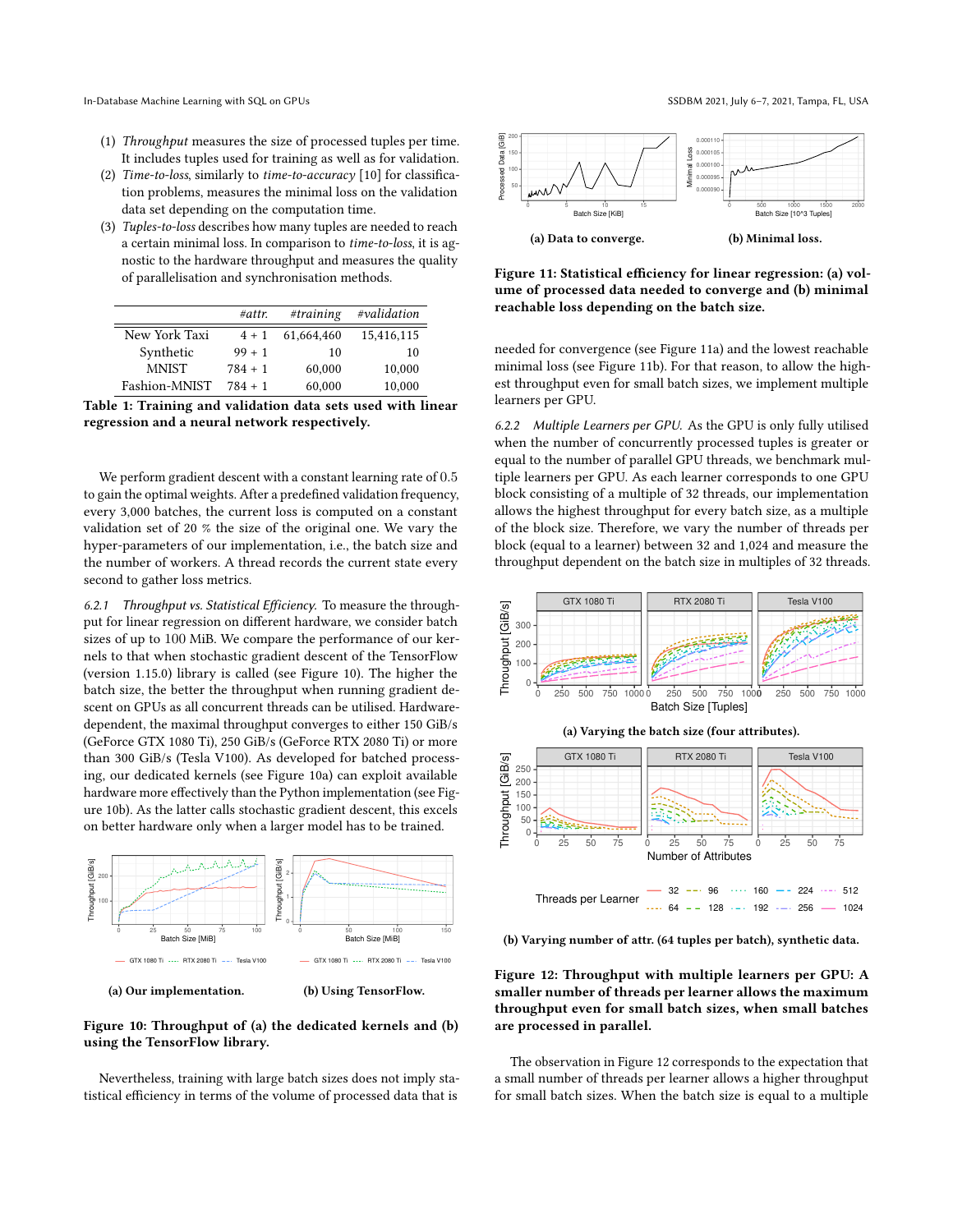of the chosen number of threads, the throughput reaches a local maximum. Otherwise, the GPU is underutilised. These local maxima are visible as spikes in all curves except for 32 threads per block, as we increase the batch size by 32 tuples. Nevertheless, on all devices, the throughput soon converges at the possible maximum, which shows the efficiency of learners in the granularity of GPU warps.

6.2.3 Scalability. When running gradient descent in parallel, we benchmark the four implementations for synchronising weights: no synchronisation with global updates (global updates), maintaining local models either with locking of the critical section (local models  $(locks)$ ) or without locking (local models (dirty)), or synchronised updates that block until every worker has finished (synchronised (blocking)). We ran the experiments on the CPU as well as the GPU.

When parallelising on the CPU, each additional thread allows a linear speed-up when no synchronisation takes place (see [Fig](#page-9-0)[ure 13a\)](#page-9-0). Maintaining local models costs additional computation time, which results in a lower throughput. Obviously, locks slow down the speed up, and blocking threads cause underutilisation.

<span id="page-9-0"></span>



(b) NVIDIA GeForce GTX 1080 Ti



(c) NVIDIA GeForce RTX 2080 Ti

# Figure 13: Scale-up for linear regression on (a) multiple CPUs, (b) multiple NVIDIA GeForce GTX 1080 Ti or (c) multiple NVIDIA GeForce GTX 2080 Ti.

Whereas parallelising for GPUs behaves differently (see [Fig](#page-9-0)[ure 13b/c\)](#page-9-0): the larger the batch size, the higher the scale-up. This

is obvious, as less synchronisation is necessary for larger batch sizes and the parallel workers can compute the gradients independently. Also on GPUs, the implementation without any synchronisation and global updates scales best, even though not as linearly as on CPUs. In all implementations, one additional GPU allows a noticeably higher throughput. Maintaining local models requires inter-GPU communication of the local corrections to form the global weights, which decreases the performance significantly with the third additional device. To minimise this effect, the weight computation could be split up hierarchically.

#### 6.3 Neural Network

To benchmark the feed-forward neural network, we perform image classification using the MNIST and Fashion-MNIST [\[61\]](#page-11-67) data set. We train the neural network with one hidden layer of size 200 to recognise a written digit given as a single tuple representing an image with 784 pixels. We take 0.025 as learning rate, perform a validation pass every epoch and measure the throughput and the time to reach a certain accuracy (with the loss defined as the number of incorrectly classified tuples).

6.3.1 Throughput vs. Statistical Efficiency. Even though stochastic gradient descent using Keras (version 2.2.4) with TensorFlow allows a higher bandwidth than for linear regression due to more attributes per tuple (see [Figure 14b\)](#page-9-1), our implementations call the cuBLAS library process tuples batch-wise, which results in a higher bandwidth. As training a neural network is compute-bound involving multiple matrix multiplications, the throughput is significantly lower than for linear regression (see [Figure 14a\)](#page-9-1), but allows a higher throughput, the larger the batch size.

<span id="page-9-1"></span>

# Figure 14: Throughput of the implementation (a) using cuBLAS and (b) using Keras when training a neural network with the MNIST data set.

As is the case for linear regression, training models with small batch sizes results in a higher accuracy (see [Figure 15b\)](#page-10-0). This once again makes the case for multiple learners per single GPU. Nevertheless, the larger the chosen batch size is, the faster training iterations converge (see [Figure 15a\)](#page-10-0).

6.3.2 Scalability. The scalability of parallel workers computing backpropagation resembles the scalability for training linear regression on GPUs: one additional worker increases the throughput, for any further workers, the inter-GPU communication decreases the runtime (see [Figure 16\)](#page-10-1). For small batch sizes, training on two GPU devices has the best results, while for larger batch sizes, every additional device allows a higher throughput.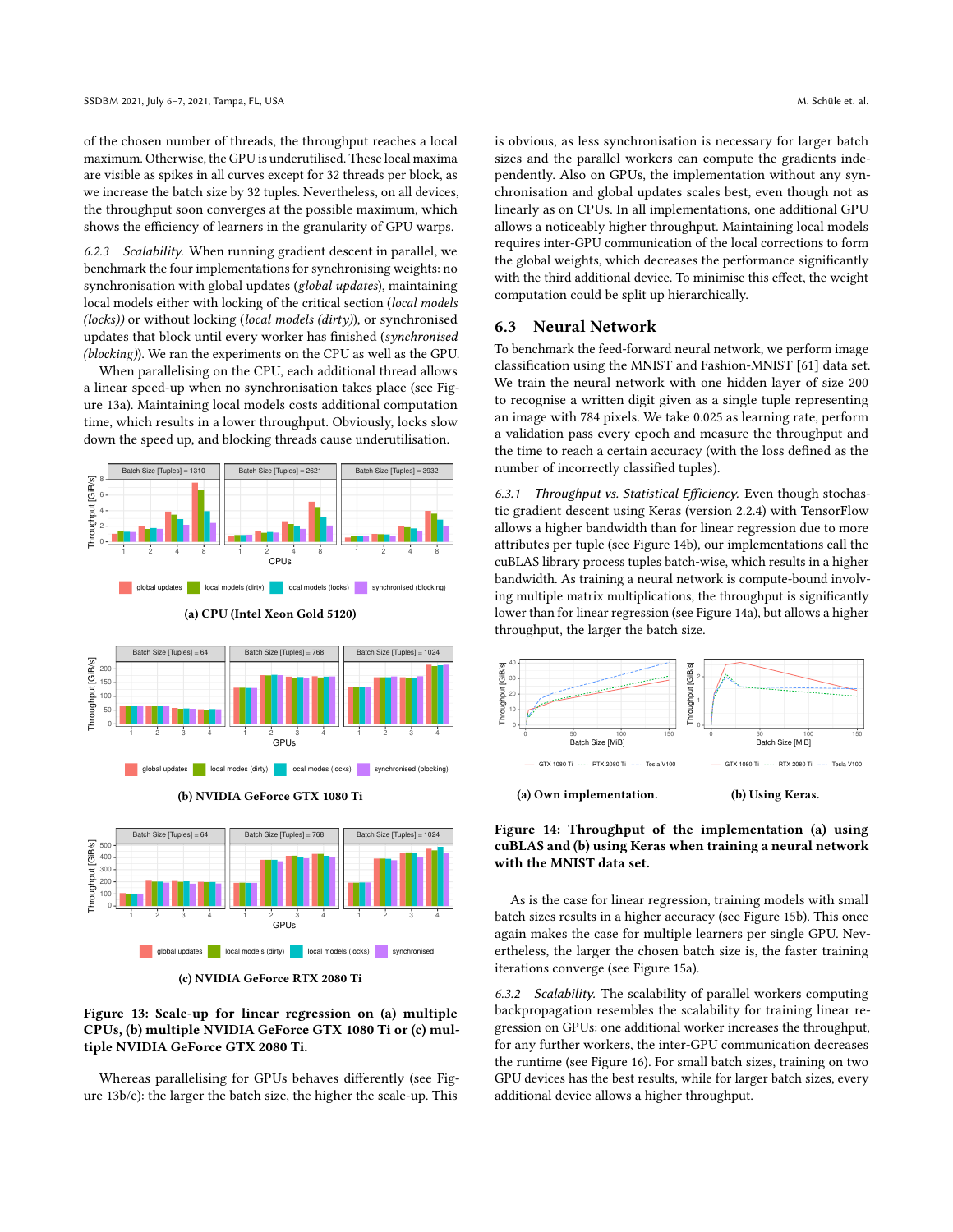In-Database Machine Learning with SQL on GPUs SSDBM 2021, July 6-7, 2021, Tampa, FL, USA

<span id="page-10-0"></span>

(a) Data to converge.

(b) Minimal loss.

Figure 15: Statistical efficiency for the neural network: (a) volume of processed data needed to converge and (b) minimal reachable loss dependending on the batch size.

<span id="page-10-1"></span>

Figure 16: Scale-up for training a neural network (with the MNIST data set).

6.3.3 Time/Tuples-to-loss. Regarding the time to reach a certain accuracy (see [Figure 17\)](#page-10-2), all implementations perform similarly when running on a single worker. As the MNIST data set converges fast, adding a GPU device for computation has no significant impact. Whereas the Fashion-MNIST data set converges slower, the higher throughput when training with an additional worker results in the minimal loss being reached faster. We train with a small batch size as it allows faster convergence. Hereby, a scale-up is only measurable when training with up to two devices.

#### 6.4 End-to-End Analysis

[Figure 18](#page-10-3) compares the time needed to train one epoch (New York taxi data:  $13 \cdot 10^6$  tuples) within a complete machine learning pipeline in Python using Keras to a corresponding operator tree within the database system Umbra. The pipeline consists of data loading from CSV, feature extraction and normalisation either with NumPy or SQL-92 queries, and training. We observe that much time

<span id="page-10-2"></span>

global updates  $\cdots$  local models (dirty)  $\cdots$  local models (locks)  $\cdots$  synchronised (blocking

(a) Time-to-loss: MNIST data set



global updates  $\cdots$  local models (dirty)  $\cdots$  local models (locks)  $\cdots$  synchronised (blocking)

(b) Time-to-loss: Fashion-MNIST data set



(c) Tuples-to-loss: Fashion-MNIST data set

Figure 17: Time-to-loss when training the neural network for the (a) MNIST and (b) Fashion-MNIST data set with a batch size of 5 tuples (NVIDIA GeForce GTX 2080 Ti). For Fashion-MNIST, also tuples-to-time (c) is provided.

is spent on data loading and preprocessing. These tasks are either no longer required if the data is already stored inside the database system, or can easily be processed in parallel pipelines. Furthermore, gradient descent using recursive tables showed comparable performance to library functions used, which is still outperformed by our operator that off-loads training to GPU.

<span id="page-10-3"></span>

Figure 18: End-to-end analysis of a machine learning pipeline: linear regression (NY taxi, 64 tuples per batch).